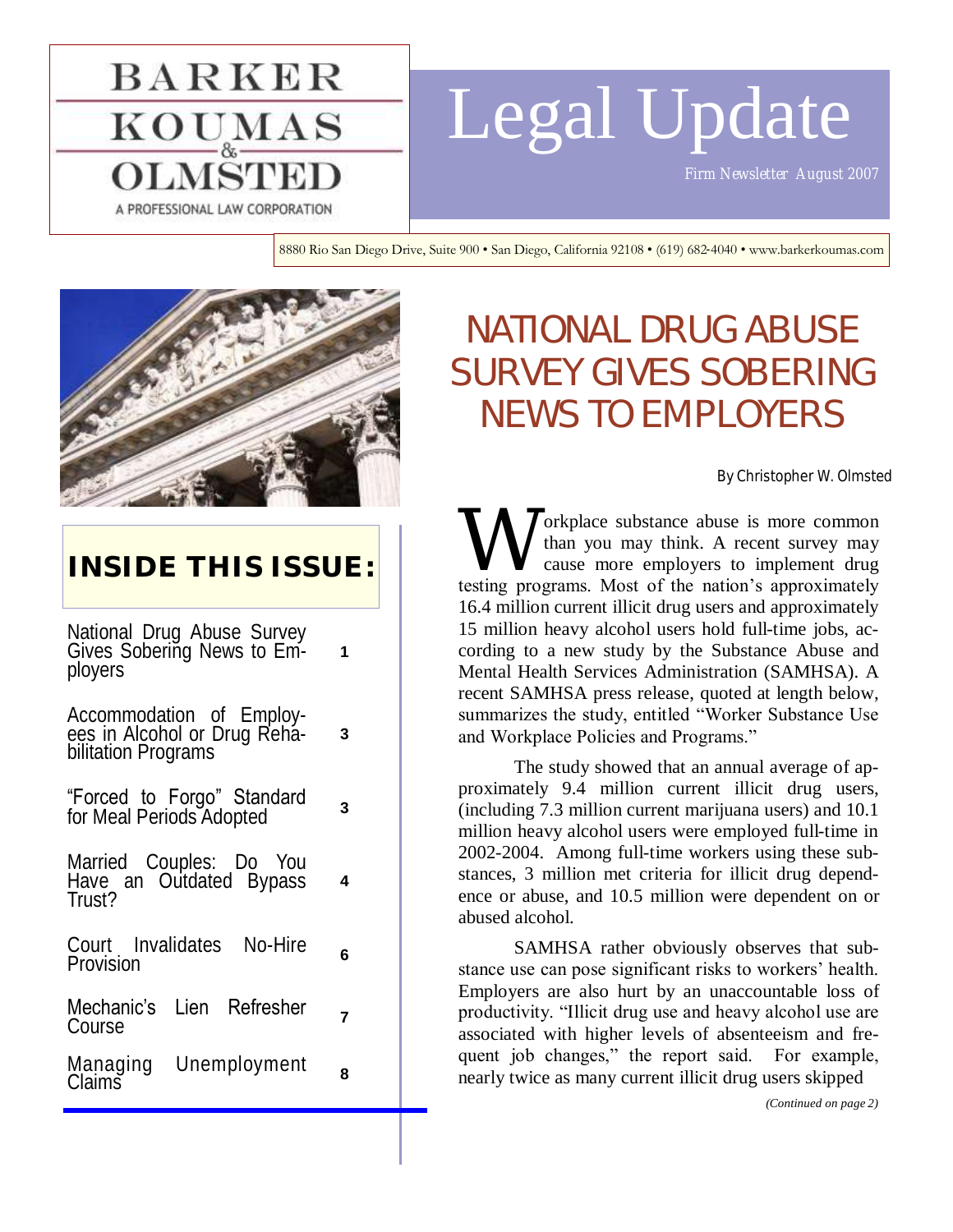work for employers who did not conduct drug or alcohol testing programs. Nearly a third of current illicit drug users said they would be less likely to work for employers who conducted random drug testing.

> Overall, approximately 30 percent of the full-time work force reported that random drug testing took place in their current employment setting. Workers in the transportation and material-moving (62.9 percent) and

protective services (61.8 percent) occupational categories were the most likely to report working for employers who conducted ran-

survey is indeed sobering, and should encourage every employer to at least evaluate the pros and cons of adopting a drug testing policy.

The government's

dom testing.



*"Clearly businesses can ill-afford the risk of having workers operating meat slicers, backhoes, or other dangerous equipment while under the influence of alcohol or drugs."* 

one or more days of work in the past month compared with workers who did not abuse drugs. Drug users were also far more likely to report missing two or more work days in the past month

due to illness or injury compared with workers who did not abuse drugs.

The report says the highest rates of current illicit drug use were among food service workers (17.4 percent) and construction

workers (15.1 percent). Highest rates of current heavy alcohol use were found among construction, mining, excavation and drilling workers (17.8 percent), and installation, maintenance, and repair workers (14.7 percent).

"The high rates of drug and alcohol use in hazardous industries is cause for concern," said Elena Carr,

drug policy coordinator at the U.S. Department of Labor (DOL). "Clearly businesses can ill-afford the risk of having workers operating meat slicers, backhoes, or other dangerous equipment while under the influence of *(Continued from page 1)* drug policy coordinator at users were more likely to



alcohol or drugs."

Substance users also had far higher job turnover rates. Among fulltime workers who reported current illicit drug use, 12.3 percent said they had worked for three or more employers in the past year, compared with 5.1 percent of non-abusing workers.

Another major finding was that current drug

# **Take Away Tips**

**Free Employer Assistance:** SAMHSA offers a helpline, 1-800-Workplace (1- 800-967-5752), for employees and businesses dealing with problems related to substance abuse. Visit<http://www.workplace.samhsa.gov/>

**Before Implementing Your Drug Policy:** Due to federal and California constitutional privacy rights, workplace drug testing policies should be carefully formulated with advice of legal counsel. Are significant differences between the legal standards for pre-employment testing, random (suspicionless) testing, and suspicion-based testing. To find out how Barker Koumas & Olmsted can assist in implementing your policy, contact Chris Olmsted at (619) 682-4040 or [cwo@barkerkoumas.com.](mailto:cwo@barkerkoumas.com)

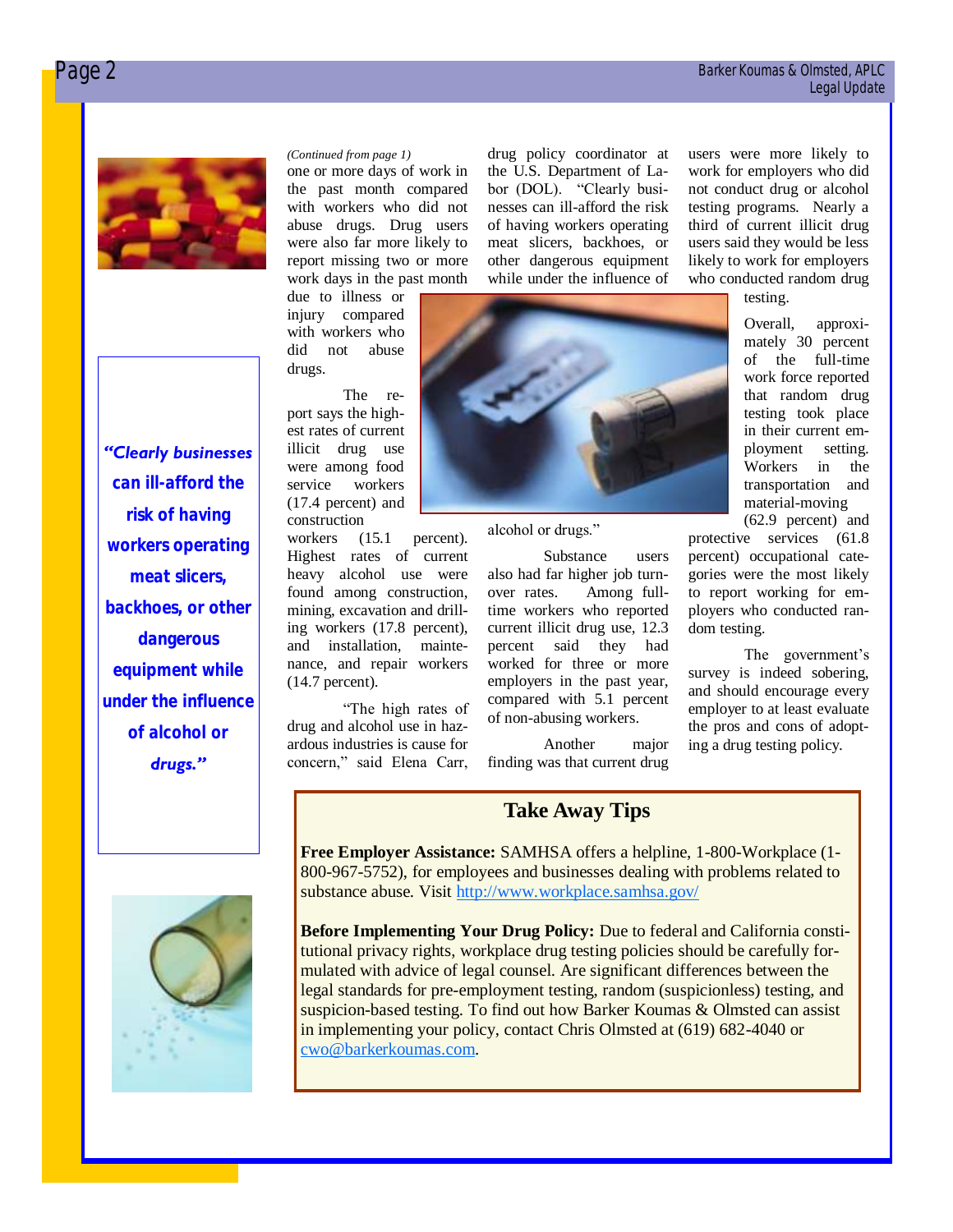### Page 3 Barker Koumas & Olmsted, APLC Legal Update

# **ACCOMMODATION OF EMPLOYEES IN ALCOHOL OR DRUG REHABILITATION PROGRAM**

**E** mployers are never required to tolerate drug abuse on the job. However, under certain circumstances, some California job. However, under certain circumstances, some California employers must accommodate employees who enroll in alcohol or drug rehabilitation.

Labor Code Section 1025 provides: "Every private employer regularly employing 25 or more employees shall reasonably accommodate any employee who wishes to voluntarily enter and participate in an alcohol or drug rehabilitation program, provided that this reasonable accommodation does not impose an undue hardship on the employer."

Section 1025 contains an important caveat: "Nothing in this chapter shall be construed to prohibit an employer from refusing to hire, or discharging an employee who, because of the employee's current use of alcohol or drugs, is unable to perform his or her duties, or cannot perform the duties in a manner which would not endanger his or her health or safety or the health or safety of others."

# **"FORCED TO FOREGO" STANDARD FOR MEAL PERIODS ADOPTED**

By Elizabeth J. Koumas

n July, 2007, a federal<br>district court in North-<br>ern California ad-<br>dressed several wage and n July, 2007, a federal district court in Northern California adhour issues, including rest and meal periods, in the case of *White v Starbucks*.

The court examined the meal and rest period rules, including those set forth in Labor Code statutes.

The court also found that the employee could not pursue a rest period claim against the employer where the employee chose to forego the rest break.

The court expressly noted that employers must only "authorize and permit" employees the opportunity

to take a break, and need not compel them to do so.

The court rejected the meal period standard advocated by the employee, which urged that employers "must affirmatively enforce meal periods requirements." The court viewed that argument as imposing a strict liability standard upon employers.

Borrowing language from the Supreme Court's decision in *Murphy v Kenneth Cole* case, the court instead held that in order to prevail "the employee must show that he was forced to forego his meal breaks as opposed to

showing that he did not take them regardless of the reason<sup>"</sup>

The court commented that it would not be persuaded by an interpretation of the law that would permit "employees to manipulate the process and manufacture claims by skipping breaks or taking breaks of fewer than 30 minutes, entitling them to compensation of one hour of pay for each violation. This cannot have been the intent of the California legislature, and the court declines to find a rule that would create such perverse and incoherent incentives."



*"Employers are never required to tolerate drug abuse on the job. However, under certain circumstances, some California employers must accommodate employees who enroll in alcohol or drug rehabilitation."* 

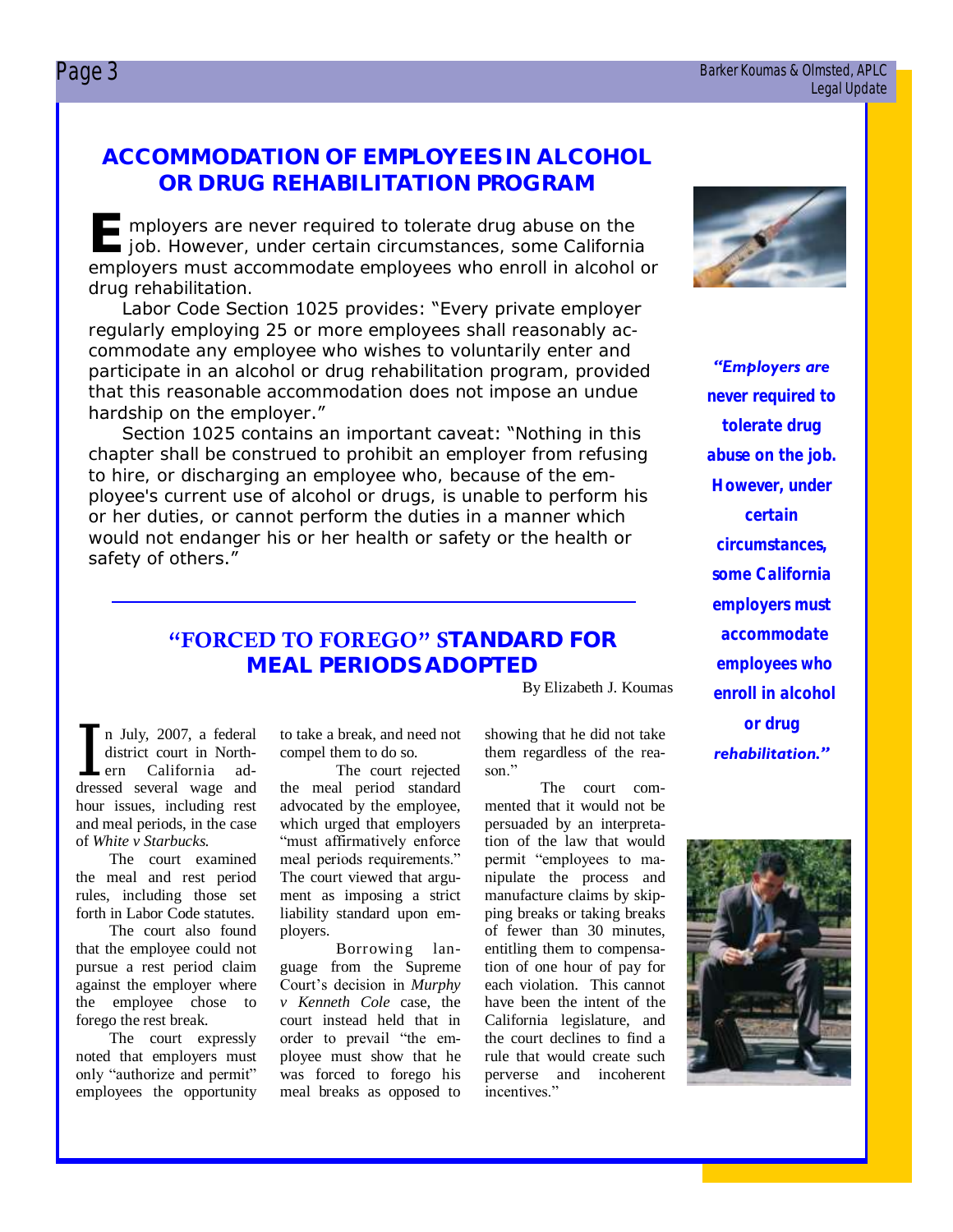# **MARRIED COUPLES: DO YOU HAVE AN OUTDATED BYPASS TRUST?**

However, for a married couple, there are a handful of options related to coordinating the spouses' distribution plans depending upon which spouse passes away first. There are also options related to estate tax, which is owed at a high rate (over 40%) on any assets that exceed the estate tax threshold, which currently is

Placing assets in a living trust does not protect those assets from estate tax

#### By David J. Barnier



If you are married, the<br>terms of your living<br>trust may include a term<br>that severely hinders the f you are married, the terms of your living trust may include a term surviving spouse's use of the family assets while providing no benefit to you. What may have been an appropriate form of living trust when the trust was set up may now be outdated due to changes in the estate tax laws.

# **A REFRESHER COURSE ON BYPASS TRUSTS**

A living trust accomplishes one major goal—the

*"A living trust accomplishes one major goal—the avoidance of probate."* 

avoidance of probate. Utilizing a living trust allows ownership of property to be transferred at death by a s u c c e s s o r trustee rather than through probate. Probate is a re-



when a person passes away with more than \$100,000 in assets. Probate almost certainly will result in a delay and increased costs to the beneficiaries. While an attorney and/or an accountant is usually necessary to facilitate a distribution under a living trust, the required steps will be reduced and court involvement (along with related costs) avoided.

For a single person, there are not many options for the framework of a living trust.

consideration. A living trust gives the trustors (i.e., the creators of the living trust) full control over these assets. While probate is avoided with a living trust, estate tax laws still apply to living trust assets.

# **THE BYPASS TRUST—WHY IT IS USED, AND WHY IT MAY NOT BE USEFUL TO MANY COUPLSE UNDER NEW ESTATE TAX LAWS**

A decade ago in 1998, when a person passed away, estate tax was owed on all assets exceeding \$625,000. Again, this law applied even if assets were held in a living trust.

A useful mechanism to avoid this estate tax involved transferring the dying spouse's (the first spouse to die) assets to an irrevocable "bypass trust." Bypass trust assets, which would usually be about 50% of the couple's total assets, would only be available for the surviving spouse's "health, education, maintenance, and

> support." By limiting the surviving spouse's use of these assets to these four purposes, these assets by law would not be subject to the estate tax.

For example, if a couple had \$1,000,000 in assets when

the first spouse died in 1998, the dying spouse's \$500,000 in assets would be set aside in a bypass trust. When the second spouse died, only \$500,000 in assets would be subject to estate tax, and therefore estate tax would be avoided because neither spouse died with more than \$625,000 in assets (this simple example assumes that the assets did not change and that the estate tax threshold was the same at the times of each death).

*(Continued on page 5)*



\$2,000,000.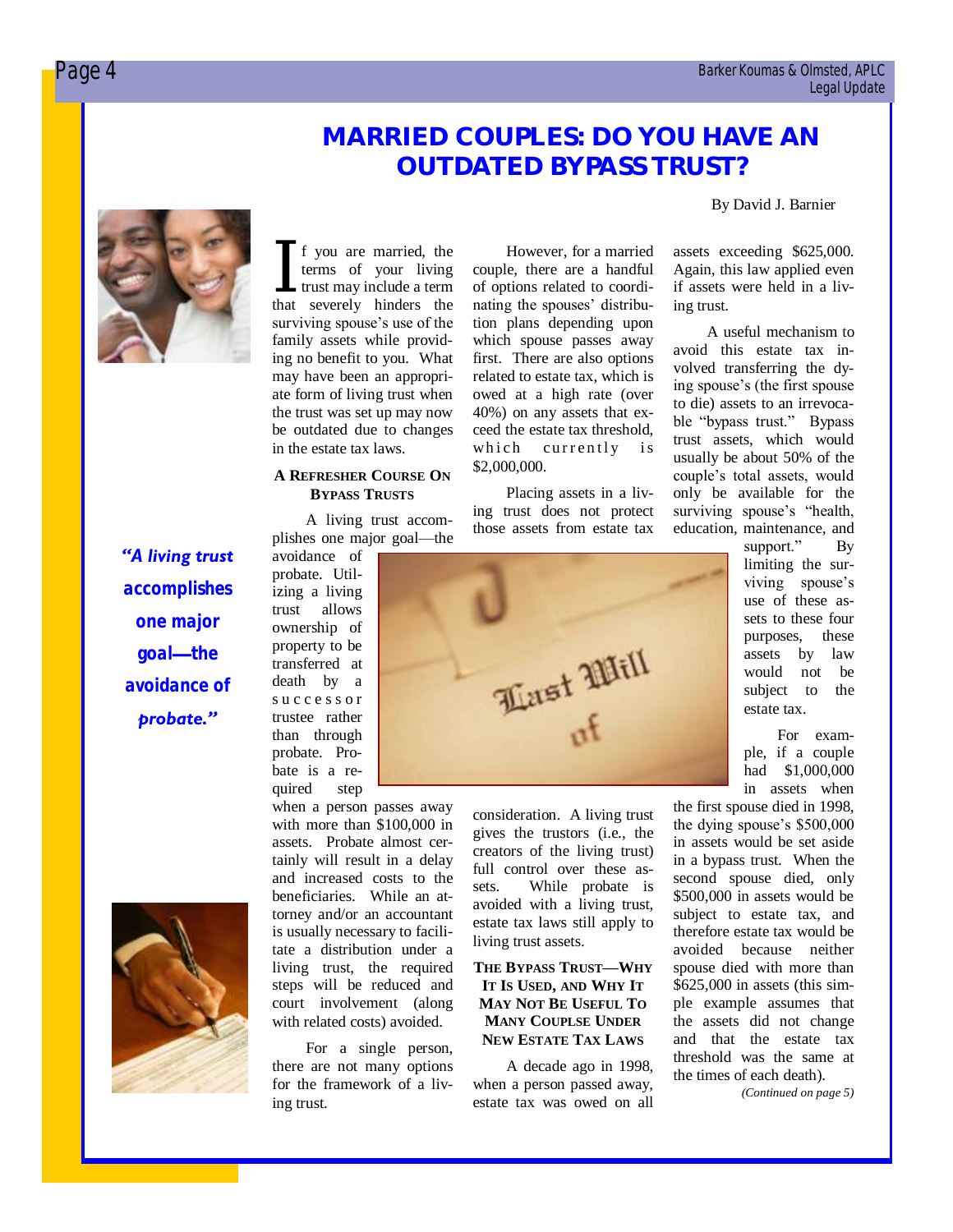Under this same situation, had the dying spouse left all assets to the surviving spouse, the surviving spouse would have died with \$1,000,000 in assets, and the estate would have had to pay over \$150,000 in estate tax. In 1998, it was worth limiting the surviving spouse's access to half of the couple's assets in order to avoid such a large amount of estate tax.

Today, the estate tax threshold is \$2,000,000. This amount will increase to \$3,500,000 in 2009, after which Congress is likely to amend the estate tax laws. With these increased thresholds, many couples who were affected by estate tax in 1998 are no longer affected. A bypass trust was appropriate for the couple in 1998, but not anymore.

Setting aside assets in a bypass trust does not prevent the surviving spouse from using these assets. "Health, education, maintenance, and support" are terms broad enough to cover a lot of expenses. Typically, a family residence was placed into the bypass trust and the surviving spouse was allowed to live in the house despite the house being owned by the bypass trust. The liquid assets would be made available for unlimited use by the surviving spouse. However, if the house is owned by the bypass trust, the surviving spouse likely would not be entitled to cash out any equity in the property.

There is another benefit to a bypass trust besides the avoidance of estate tax.

*(Continued from page 4)* Some couples, especially couples with children from prior relationships, wish to ensure that their children receive their assets. Rather than give all assets to their spouse and risk that no assets will be distributed to their children, a spouse might desire to lock away their assets in a restrictive bypass trust such that the surviving spouse can only use those assets for expenses stricter than health, education, maintenance and support. The surviving spouse will not be able to revise the terms of the bypass trust, which could provide for distribution of these assets to the first-to-die spouse's children when the second spouse dies. If this consideration is relevant, a bypass trust may still be a useful tool to accomplish a couple's goals, as the tying up of assets is desired in order to preserve an ultimate distribution scheme.

> However, for two spouses who each want to leave all assets to their spouse and to give the spouse full discretion to use these assets and to modify the ultimate distribution terms, a bypass trust only presents problems if there are no estate tax considerations because the couple's assets do not approach the estate tax threshold.

# **QUESTIONS TO CONSIDER**

*What is the best plan for a married couple that wishes to give full control and discretion of the couple's assets? What can be done to maintain flexibility in anticipation of chang-* *ing estate tax laws and changing levels of wealth?* 

The solution for many couples is a "disclaimer<br>trust." A disclaimer trust A disclaimer trust provides that when the first spouse dies, the surviving spouse can decide at that time whether to lock any assets away in an irrevocable bypass trust. Depending upon the estate tax threshold amount and the couple's asset situation when the first spouse dies, it may be useful to lock some or all of the dying spouse's assets away in order to avoid estate tax when the second spouse dies. A disclaimer trust gives the surviving spouse the option to receive all assets, which would then be subject to estate tax, or to lock away some or all of the dying spouse's assets into an estate tax avoiding bypass trust.

### *How do I know if I have a bypass trust?*

Look at your trust for the section that describes what happens when the first spouse passes away. If your trust states that when the first spouse dies, multiple trusts are to be created, this probably means that you have bypass trust terms that will lock away the dying spouse's assets. Bypass trust terms often include "A Trust" and "B Trust" or "Marital Trust" and "Survivor's Trust."

*How often should I have my/our estate plan reviewed?*

Attorneys are famous

*(Continued on page 6)*



*"Some couples, especially couples with children from prior relationships, wish to ensure that their children receive their assets."* 

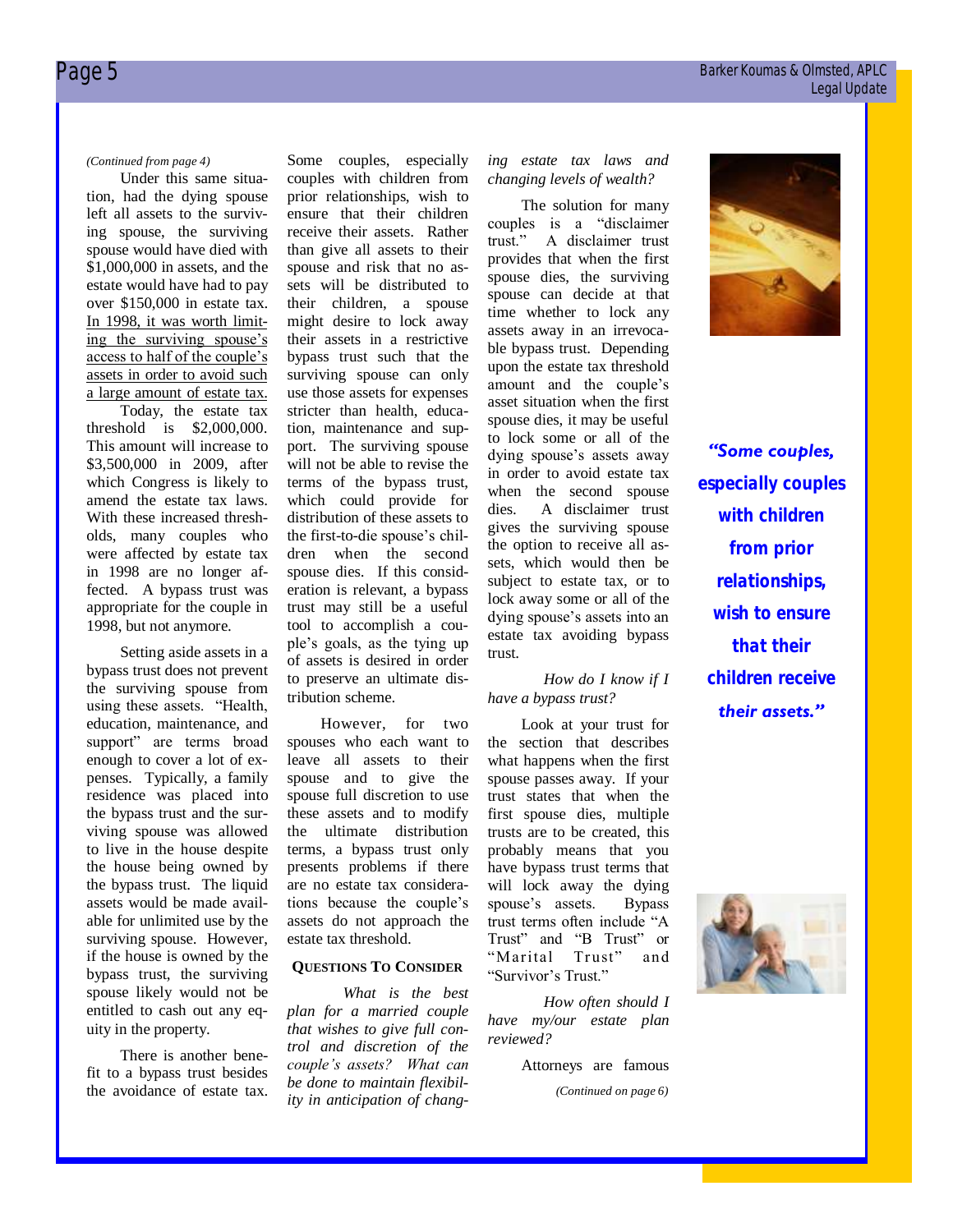# **COURT INVALIDATES NO-HIRE PROVISION**

By Christopher Olmsted

*"California Business and Professions Code Section 16600 strictly prohibits No-Hire and Non-Competition agreements ."*



**A** firms the fundamental Cali-<br>firms the fundamental Calirecent case titled *VL Systems v. Unisen* reaffornia public policy prohibiting restraints on an employee's freedom to work for competitors.

VL Systems, Inc. (VLS) and Star Trac Strength (Star Trac) entered into a short-term computer consulting contract. One of the provisions in the contract provided that Star Trac would not hire any VLS employee for 12 months after the contract's termination. Obviously VLS was concerned that its client might steal away key talent.

VLS completed the IT work. In spite of the contract clause, within 12 months Star Trac hired David Rohnow, a VLS employee who had not performed any work for Star Trac, and indeed, had not been employed by VLS at the time the Star Trac contract was performed. VLS sued for breach of contract, and the court awarded it \$28,500 in damages.

Star Trac filed an appeal, arguing the no-hire provision was unenforceable. The appellate court agreed, reversing the trial court award. The court relied on California Business and Professions Code section 16600 (section 16600), which states: "Except as provided in this chapter,

every contract by which anyone is restrained from engaging in a lawful profession, trade, or business of any kind is to that extent void."

The court acknowledged that in many instances, parties to a contract can give away legal rights. However, this particular fundamental public policy is not such an instance, particularly where the rights of a third party are impacted. The court noted that in this instance, Mr. Rohnow was a third party not involved in the Star Trac/VLS contract, and did not even work for VLS at the time.

for drafting long, complex documents (like this very one). Living trusts can be long and confusing. However, within these trust documents, the distribution terms are usually pretty simple to understand. You are capable of reviewing these terms yourselves and confirming that the terms are clear. If they are not clear, then they need to be clarified. If your desires have changed, you will likely be able to recognize that the current version of the trust does not reflect you current distribution desires.

The same is true for successor trustees, who

*(Continued from page 5)* would be the persons responsible for handling affairs when you die. You should be able to identify the names of the persons designated, and therefore be able to confirm that your trust accurately reflects your current wishes.

> However, while you are likely capable of confirming that your distribution terms are up to date, you may not be able to recognize subtle issues such as the bypass trust issue discussed in this article. Checking in with an estate planning attorney every year is likely more than adequate. Some attorneys would say that checking in every three

years is adequate. In any event, if you have any questions or just want to go over your current estate plan, most attorneys (including this one) are more than happy to spend a few minutes reviewing your document, summarizing its terms for you, and identifying any potential pitfalls such as a potentially problematic bypass trust term.

Please do not hesitate to contact me if you would like a review of your estate plan and some answers to any questions that you have. You will not be charged for the review, summary, and answers to questions.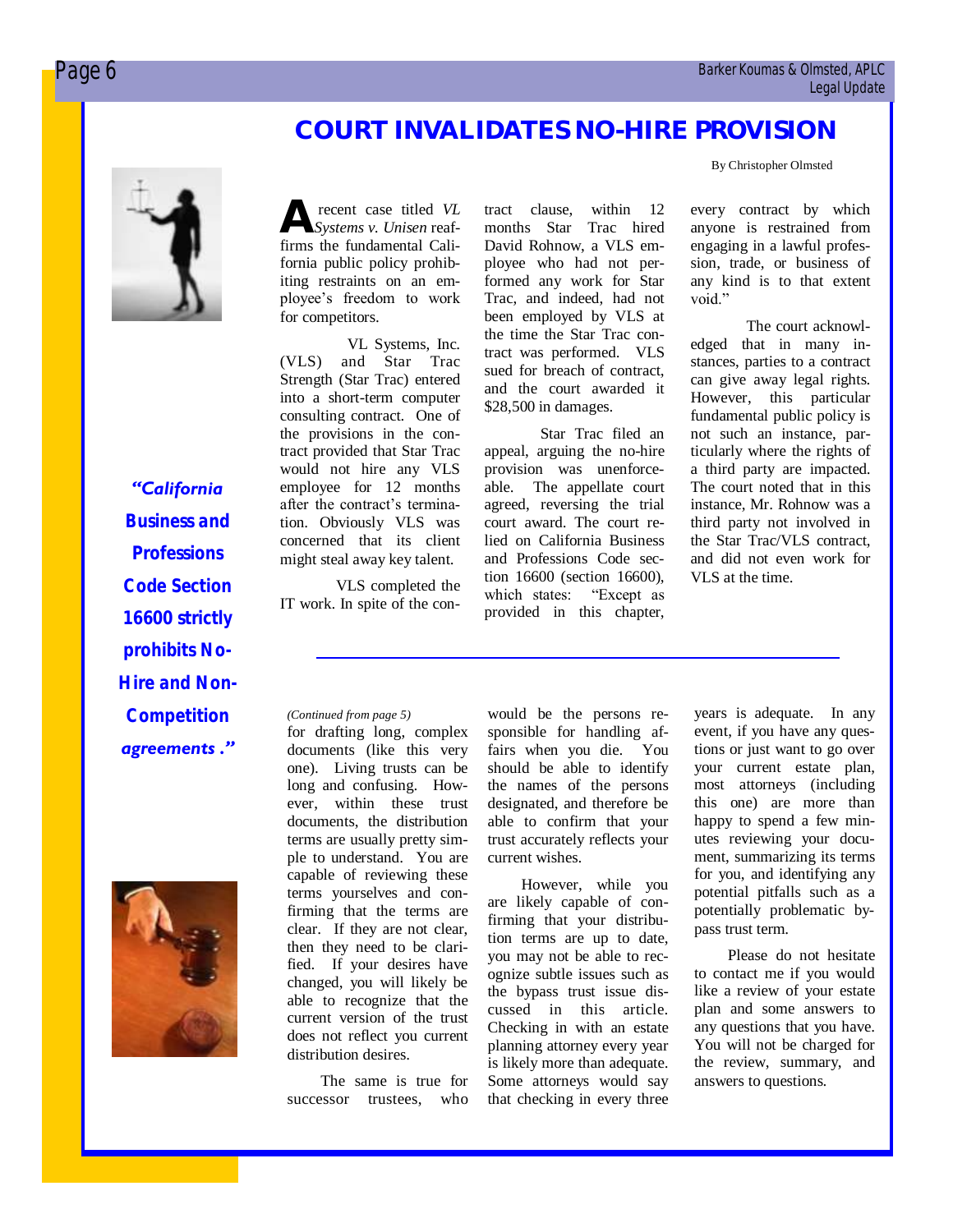# $\Box$  Barker Koumas & Olmsted, APLC Legal Update

# **MECHANIC'S LIEN DEADLINE REFRESHER COURSE**

# **REQUIREMENT 1: THE 20- DAY PRELIMINARY NOTICE**

Except in situations in which your contract is directly with the owner of the property, you must serve a 20-Day Preliminary Notice on the owner and the general contractor in order to preserve mechanic's lien rights. The 20-Day Preliminary Notice must be served by Certified Mail and must be deposited within 20 days after the first day on which you provide labor, materials, equipment, etc. to the project. If your 20-Day Preliminary Notice is late, you can still preserve mechanic's lien rights. A tardy 20-Day Preliminary Notice will still be effective to preserve mechanic's lien rights for the period of time beginning 20 days prior to the date of mailing of the preliminary notice, forward.

# **REQUIREMENT 2: RE-C O R D I N G TH E ME - CHANIC'S LIEN**

A mechanic's lien cannot be recorded until you have substantially completed your obligations under the contract. If you record a mechanic's lien prematurely, you are likely to lose all mechanic's lien rights. If you are not paid and you terminate work, you may be entitled to record a mechanic's lien at that time due to your being excused from further performance on the basis of such non-payment.

The deadline to record a mechanic's lien is determined by the date of completion of the work of improvement. The "work of improvement" may involve work being performed by other contractors, which may have the effect of extending the deadline to record a mechanic's lien until long after you have finished your work.

For a subcontractor, the deadline to record a mechanic's lien is 90 days after completion of the work of improvement, or, if a valid notice of completion is recorded, within 30 days after the recording of the valid notice of completion by the owner or general contractor.

To be valid, a notice of completion must be recorded within the 10-day period following actual completion of the work of improvement, and must otherwise comply with the format requirements for a notice of completion.

For a prime contractor, the deadline to record a mechanic's lien is likewise 90 days after completion of the work of improvement, or, if a valid notice of completion is recorded, within 60 days after the recording of the valid notice of completion.

A notice of completion may be challenged on the basis of an unclear completion date. A mechanic's lien claimant is not required to acknowledge the validity of

### By David J. Barnier

a notice of completion. An attorney should be consulted immediately if there is a question as to the validity of a notice of completion.

If there is a cessation of work for 60 days, then the mechanic's lien clock starts to tick. After the 60-day cessation, both a prime contractor and a subcontractor have an additional 90 days to record a mechanic's lien. If a valid notice of cessation is recorded within 10 days after the day of cessation, these deadlines are shortened to 30 additional days for a subcontractor and 60 additional days for a prime contractor.

# **REQUIREMENT 3: FIL-ING A LAWSUIT TO EN-FORCE THE ME-CHANIC'S LIEN**

For any mechanic's lien, a lawsuit must be filed within 90 days of the date on which the mechanic's lien was recorded, otherwise the mechanic's lien becomes invalid.

In the event that a mechanic's lien is recorded and expires 90 days later, you can still record a new mechanic's lien so long as the new mechanic's lien is timely under the rules described above.



*"A mechanic's lien cannot be recorded until you have substantially completed your obligations under the contract."*